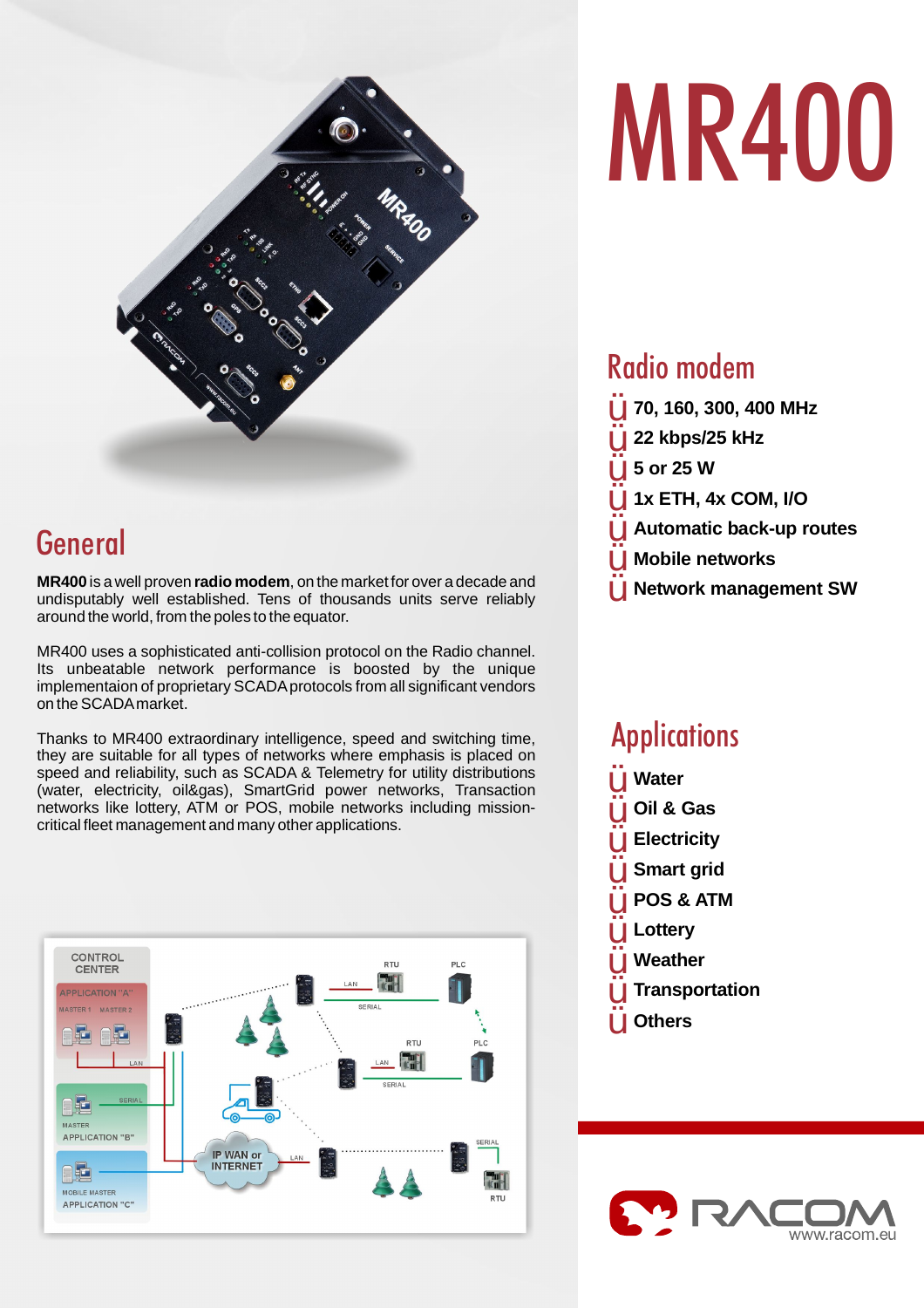## **MR400**



## Data speed & Network throughput

- Ÿ 132 kbps / 200 kHz
- Ÿ **22 kbps / 25 kHz**
- Ÿ 11 kbps / 12,5 kHz
- Ÿ Polling, Report-by-exception, Mesh
- Ÿ Throughput limits for 22 kbps/25 kHz:
	- 600 Bytes/sec. in collision environment of all units within one radio coverage area
	- 10 packets/sec. (for packets shorter than 60 Bytes)
	- 15 kbps user data rate for point-to-point link

## **Ultimate OS And American State of American State Modular**

- Ÿ No Linux
- Ÿ Ÿ No Windows
	- **Extremely fast booting** (3 sec.)

## **Coverage**

- Ÿ 70, 160, 300, 400 MHz bands, no direct line of sight required
- Ÿ **Carrier output power 0,1-5 W or 0,1-25 W**
- Ÿ Exceptional data **sensitivity: -105 dBm / 22 kbps / 25 kHz**
- Ÿ Max. distance **more than 50 km**
- Ÿ High resistance to multi path propagation and interference (CPFSK modulation)
- Ÿ can work **Every simultaneously as a repeater**
- Ÿ Hybrid networks: - any IP network (Internet, 3G/GPRS etc.) can interconnect MR400 units
- Ÿ **Unlimited number of radio hops**

## **User protocols**

- Ÿ **More than 70 protocols - Modbus, IEC101, DNP3, Comli, DF1, Profibus, Modbus TCP, IEC104….**
- Ÿ **Cache mode** - speeds up polling protocols
- Ÿ SCADA serial protocol addresses are mapped to MR400 addresses
- Ÿ TCP (UDP) protocols (e.g. IEC104) are handled transparently
- Y Each packet is acknowledged on Radio channel
- Ÿ Sophisticated anti-collision protocol on Radio channel => report by exception from remotes, simultaneous multi master polling

 $\ddot{\mathsf{Y}}$  5 slots for modules: - 2×DI, 2×DO, 2×AI, 2×AO, **I/O Ethernet, GPS, M-BUS 2x RS232, 1x RS232, 1x RS232i, 1x RS422/485i,** 

## Mobile network

- Ÿ Connection-less Mobile mode in Radio protocol
- Ÿ **Every stationary unit can serve simultaneously as a Base station for mobiles**
- Ÿ Cell architecture: automatic instant hand-over, each individual packet from mobile is delivered via the best Base station at the moment
- Ÿ Central MR400 maintains a list of "mobile-base" connections, updated with every packet, to enable communication from the centre to mobiles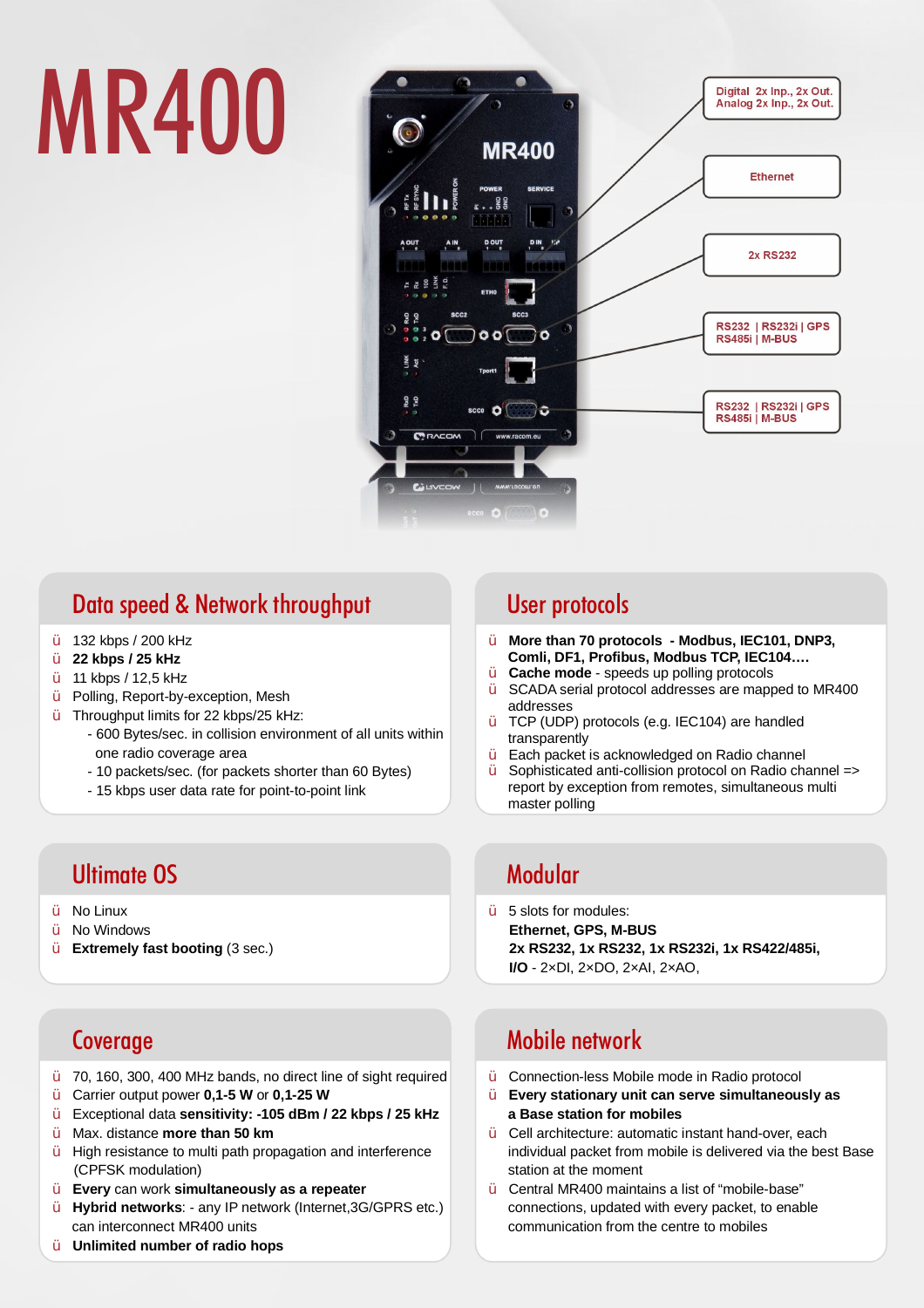## **Radio Modem**

## Fast to configure and diagnose **Exercise RANEC** - Network Management

- Ÿ **Setr** - special Windows or Linux application for configuration
- Ÿ The fastest and most robust remote access with minimum data over the network
- Ÿ Monitoring of User interfaces and Radio channel, either locally or remotely
- Ÿ On line as well as historical statistics for all interfaces and Radio channel

- Ÿ Licensed radio bands
- Ÿ FEC, interleaving, proprietary data compression
- Ÿ **CRC32** data integrity control on Radio channel
- Ÿ Proprietary protocol on Radio channel with packet acknowledgement
- Ÿ **Blowfish 160** encryption
- Ÿ Netlock - application which enables/disables remote access to the unit for three level of users

- Ÿ **Sleep mode** - 2.5 mA, controlled via a digital input
- Ÿ Power down - unit boots within 3 sec. after power up

- $\dot{Y}$  Collects statistics from all units and save them in database
- Ÿ Extra load generated by RANEC is automatically regulated based on user traffic
- Ÿ **One server + unlimited number of graphical clients**
- $\hat{Y}$  Possible to display all statistics in graphs
- Ÿ Displays the network topology on a background map
- Ÿ Network planning - it calculates the coverage using digital model of the terrain

## **Security Contract Contract Contract Contract Contract Contract Contract Contract Contract Contract Contract Contract Contract Contract Contract Contract Contract Contract Contract Contract Contract Contract Contract Contr**

- $\hat{Y}$  Every single unit **tested in a climatic chamber** as well as in real traffic
- Ÿ **Military or industrial grade components** are used
- Ÿ Industrial die cast aluminum case
- Ÿ -30 to +70 °C (-22 to +158 °F)

## **Energy savings Community Community Community Community Community Community Community Community Community Community Community Community Community Community Community Community Community Community Community Community Commun**

- Ÿ DIN rail, flat or 19" rack mounting
- Ÿ CE, FCC approvals
- Ÿ Vibration - EN 61 373